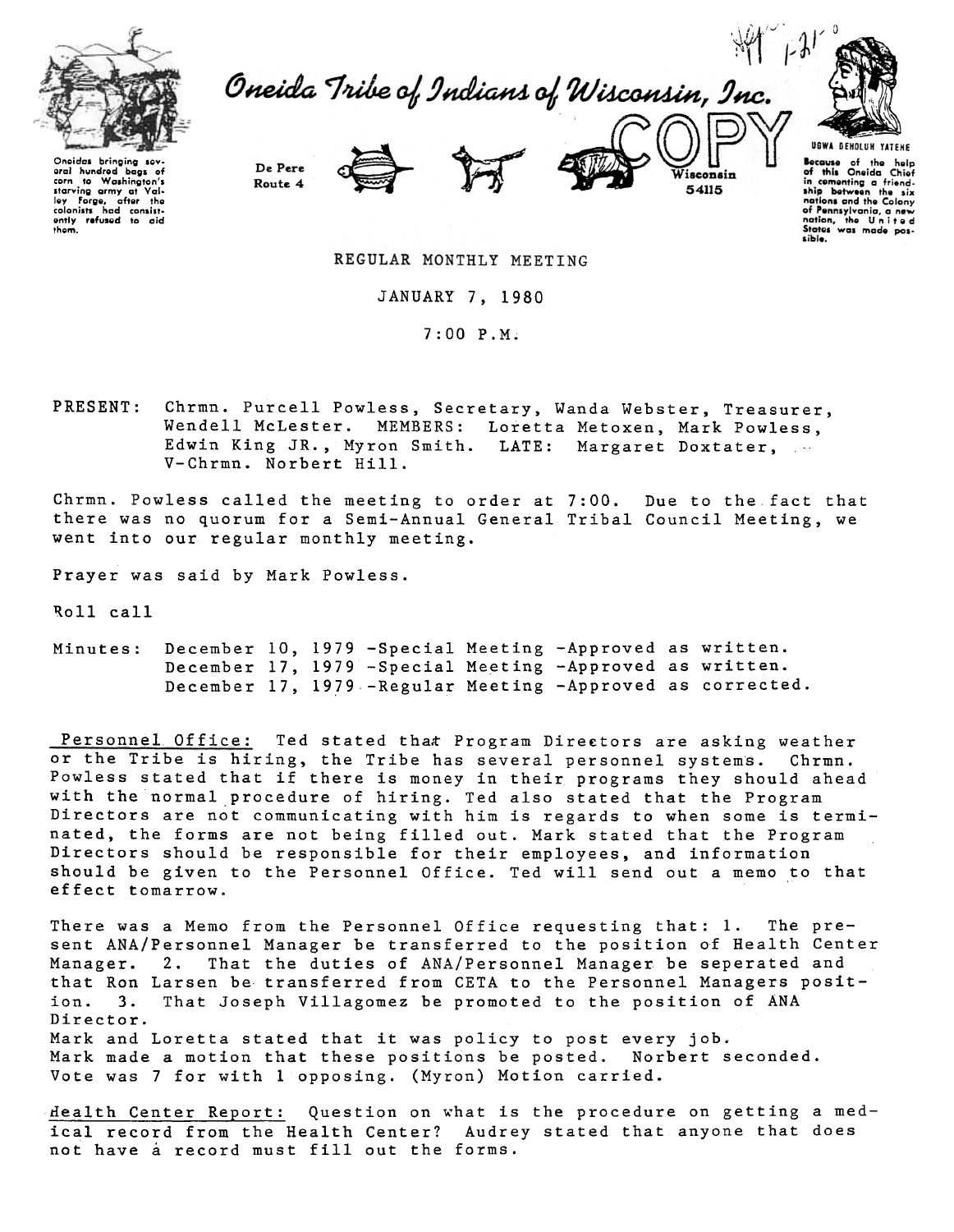Jheiud llive or lautans Regular Monthly Meeting January 7, 1980 Page 2

 $-$  -  $-$ 

Mark asked how many garbage contracts we have. I and that is with Nichols. Norbert moved to accept the November report. Mark seconded. Motion carri

Health Center Report for December: Norbert moved to accept the report. Mark Seconded. Vote was 7 for with one abstaintion. Motion carried.

Health Board Report for Dec. 10: Mark asked if there was any recommendations from the Grievance Committee to the Health Board. The Health Board Chrmn. stated that the Grievance Committee never shows up for the meetings. Mark made a motion to direct the Grievance Committee to meet with the Health Board at their next meeting-Mon. January 14, 1980 at 6:30 pm. Edwin seconded. Vote was 7 for with 1 opposed (Myron) Motion carried.

Mark moved to accept Dec. 10 report. Norbert seconded. Motion carri unanimously.

Health Board Report for Dec. 21, 1979: Mark moved to approve the report. Edwin seconded. Vote was 7 for with 1 oppose (Myron). Motion carried.

Iroquois Farms: Mark asked for a special meeting with the Farm Review Committee The Iroquois Community Co-op will also like to meet at that time. Mark made a motion to meet on Thursday, January 10, 1980 at 7:00 P.M. Loretta seconded. Motion carried unanimously.

Planning Office: Carl asked that the second part of his report be tabled until the next meeting. Norbert made a motion to table the report until Jan. 21, 1980. Mark seconded. Motion carried unanimously.

Norbert moved to adopt the Resolution for Land Acquisition. Margar onded. Vote was 6 for with 2 abstaining. Motion carried.

Housing Report: Mark made a motion that the Business Committee review t Tribal Ordinances regarding Housing. Loretta seconded. Motion carried unanimously.

Mark made a motion to accept the December report. Norbert seconded. Motion carried unanimously.

Oneida Nation Memorial Bldg & Oscar Archiquette Bldg: Sonny stated that he has resigned from the Bingo Committee. He will be submitting a proposal for supply room space. Norbert moved to approve the report. Loretta seconded. Vote was 6 for with 1 oppose and 1. abstaining. Motion carried.

Coastal Management Resolution: Mike Schaepe present a resolution regarding Oneida Villege Sewage Lagoon that appropriate action be taken to elimate the problem. Question was where will the money come from? Mike stated that G.L.I.T.C. has money available and he will be requesting some from I.R.S. Wendell suggested that outside resources be considered. Mark moved to adopt the Resolution. Wendell seconded. Vote was 6 for, with 1 abstain (Loretta) and 1 oppose (Myron). Motion carried.